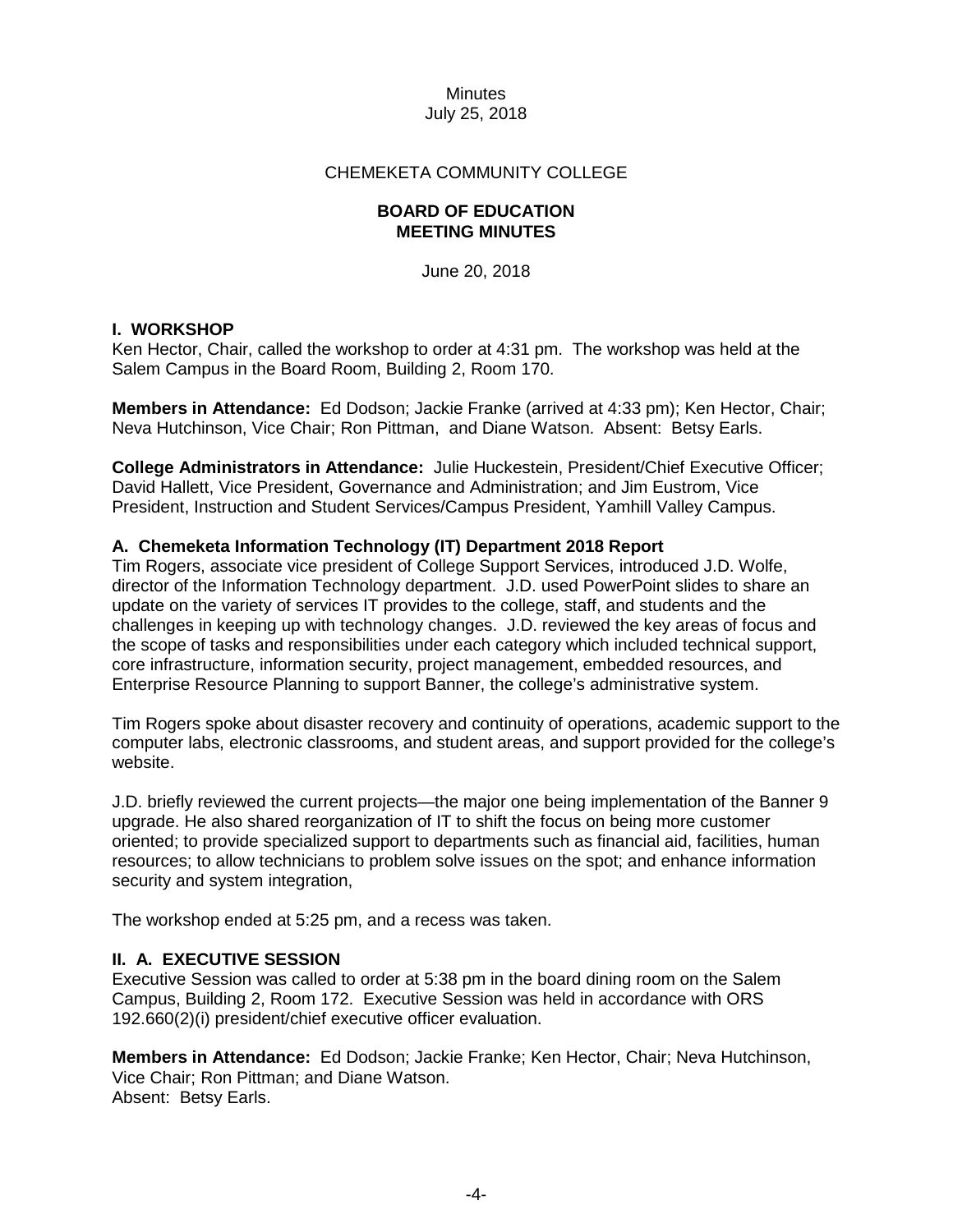Meeting Minutes Chemeketa Board of Education June 20, 2018 Page 2

**College Administrators in Attendance:** Julie Huckestein, President/Chief Executive Officer; David Hallett, Vice President, Governance and Administration; Jim Eustrom, Vice President, Instruction and Student Services/Campus President, Yamhill Valley Campus. Guest: Miriam Scharer, Associate Vice President, CSSD-Financial Management.

Executive Session ended at 5:41 pm.

#### **II. B. ADMINISTRATION UPDATES**

Open session reconvened at 5:42 pm. Updates were shared or discussed with the board on the September 5 board work session; the November 21 board meeting time change due to the Thanksgiving holiday the next day; ACCT meals; transitions; board calendar preview, pre-work for summer OCCA board training on June 25; diesel program; diversity and equity officer position; Hill Street; Public Relations/Marketing; building inspection program follow-up; women's cross country/long distance track proposal; and board agenda preview.

A recess was taken at 6:35 pm

#### **III. REGULAR SESSION**

#### **A. CALL TO ORDER**

Ken Hector, Chair, reconvened the board meeting at 7 pm. The meeting was held at the Salem Campus in the Board Room, Building 2, Room 170.

#### **B. PLEDGE OF ALLEGIANCE**

Ken Hector led the group in the Pledge of Allegiance.

#### **C. ROLL CALL**

**Members in Attendance:** Ed Dodson; Jackie Franke; Ken Hector, Chair; Neva Hutchinson, Vice Chair; Ron Pittman; and Diane Watson. Absent: Betsy Earls.

**College Administrators in Attendance:** Julie Huckestein, President/Chief Executive Officer; David Hallett, Vice President, Governance and Administration; and Jim Eustrom, Vice President, Instruction and Student Services/Campus President, Yamhill Valley.

**Board Representatives in Attendance**: Terry Rohse, Chemeketa Classified Association; and Allison Stewart Hull, Chemeketa Exempt Association.

#### **D. REORGANIZATION OF THE COLLEGE BOARD OF EDUCATION**

Ken Hector reported election of officers has normally been done at the July board meeting; however, the board agreed to move it up a month since the effective date is July 1–June 30, and the July board meeting is July 25.

Ron Pittman nominated Neva Hutchinson for board chair for 2018–2019; the motion was seconded by Diane Watson.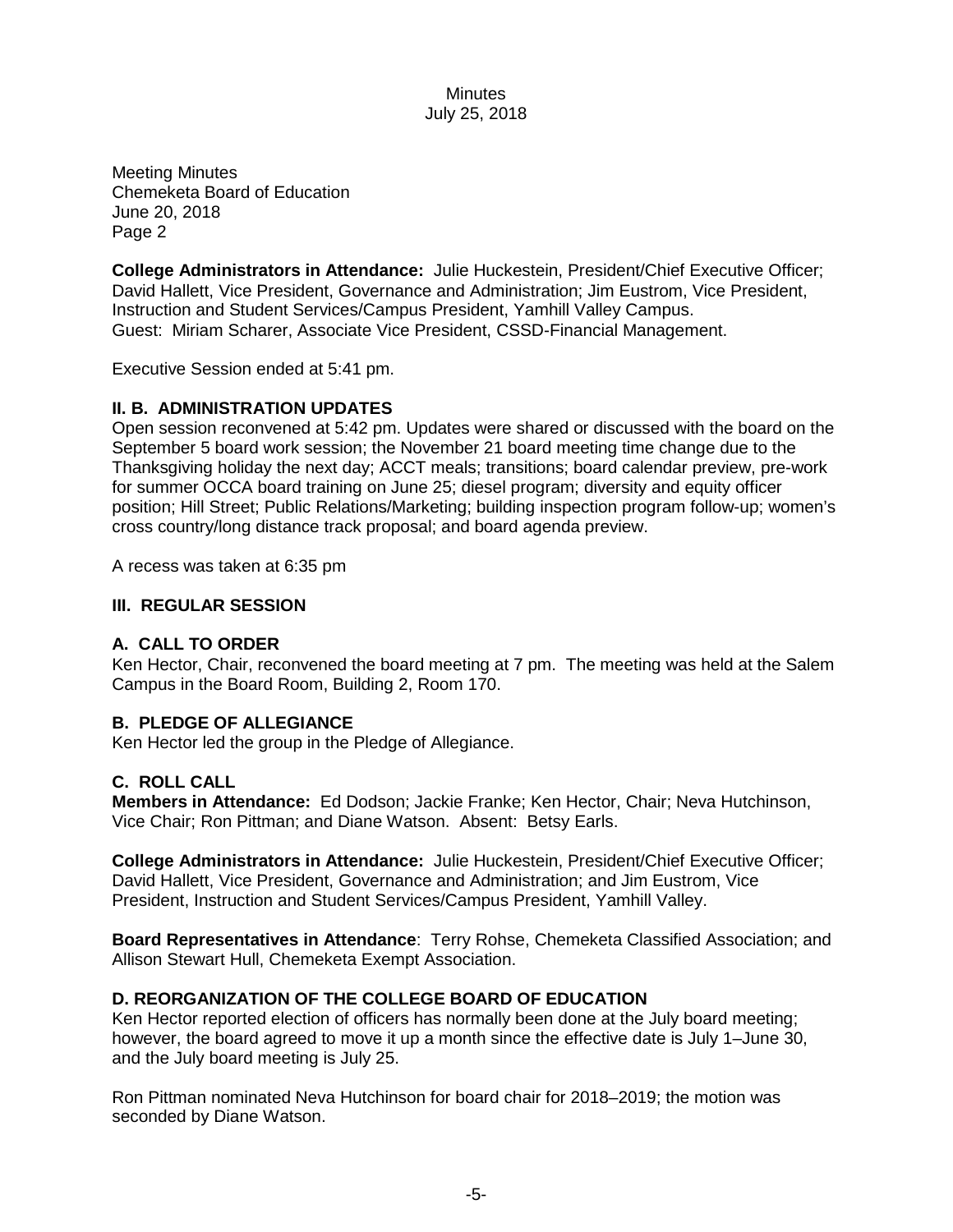Meeting Minutes Chemeketa Board of Education June 20, 2018 Page 3

The motion CARRIED unanimously, and Neva Hutchinson was declared board chair for 2018–2019, effective July 1, 2018.

Jackie Franke nominated Diane Watson as board vice chair for 2018–2019; the motion was seconded by Ron Pittman.

The motion CARRIED unanimously, and Diane Watson was declared board vice chair for 2018–2019, effective July 1, 2018.

### **E. COMMENTS FROM THE AUDIENCE**

None were heard.

#### **F. APPROVAL OF MINUTES**

Ed Dodson moved and Neva Hutchinson seconded a motion to approve the minutes of May 16, 2018.

The motion CARRIED.

# **G. REPORTS**

#### **Reports from the Associations**

No reports from the Associated Students of Chemeketa (ASC) or the Chemeketa Faculty Association.

Terry Rohse reported elections for classified officers were held with the following results: Mary Schroeder, External Vice President; Nancy Espinosa, Treasurer; Irma Guzman, Committee Recruitment and Member representative; Trina Butler, Membership Activities; Kyle Anderson, Union Steward; and Terry Rohse, President. At-Large members are: Aaron Padilla, Octavian Dum; Gail Williams Pickett, Chris Cooper, and Aaron King. Terry acknowledged Mary Schroeder and Aaron King who were in the audience. Terry thanked departing board members Bonnie Perry, Denise Thompson, and Larry Indra.

Terry was pleased to announce that the Classified Association overwhelming voted in favor of ratifying the salary schedule (97.5 percent). It was, again, a pleasure to work with the administrative negotiation team.

New classified members are Susana Garcia, Academic Development; Tanya Melodyn, Business Services; Jake Baker, Human Resources; and Amelia Yzaguirre, Advising/First Year Programs.

Allison Stewart Hull said the exempt report stands as written. She drew attention to the new officers for next year noting that Rory Alvarez will be president and will be the exempt representative at future board meetings; Adam Mennig, president-elect; Gloria Phipps, treasurer; and Lynn Irvin, secretary. Allison thanked Mike Evans who was in the audience. Mike will be going off as an at-large member.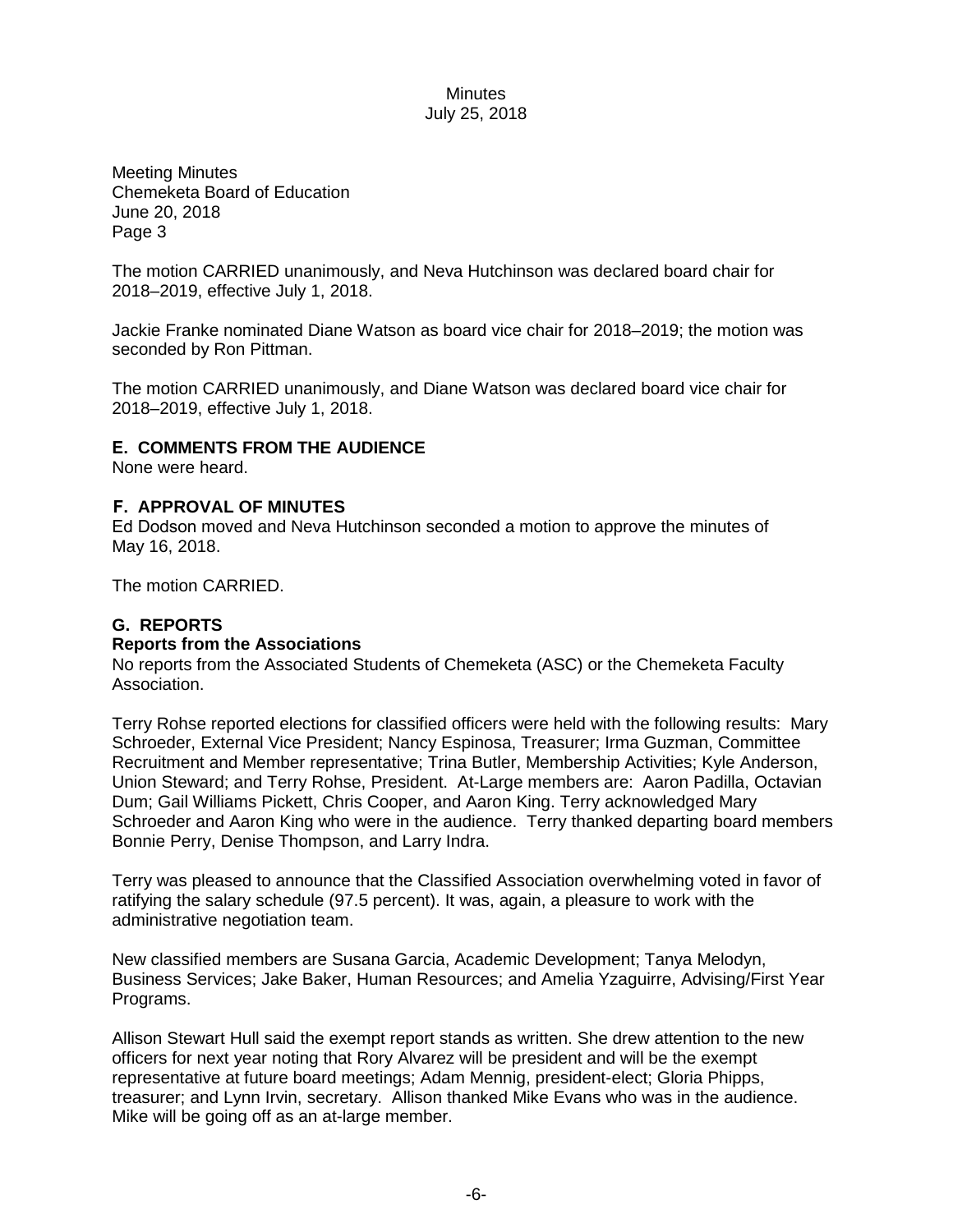Meeting Minutes Chemeketa Board of Education June 20, 2018 Page 4

### **Reports from the College Board of Education**

Ed Dodson reported he participated in numerous Chemeketa events and activities. Instead of reading his long list, Ed wanted to thank faculty and staff who were involved with the textbook affordability initiative, the Mock Trial team, Wine Studies barrel tasting, and Aspen nomination. He is especially proud to see examples of student success such as the nursing pass rate, which continues to be above the national average, the engineering bridge competition, robotics, the growing music program, visual communications portfolio show, and the variety of art shows in the Gretchen Schuette Art Gallery. He was also happy to see all the smiles of each graduate at commencement. He thanked the faculty and staff for the hard work and constant support given to students on their educational journey. Ed is honored and proud to be a part of Chemeketa Community College.

Ron Pittman met with Julie for their quarterly lunch and attended graduation.

Jackie Franke attended the Raising the Bar luncheon, a policy review subcommittee meeting, and volunteered at Hammond Elementary School.

Diane Watson attended the Raising the Bar luncheon; barrel tasting event; 25–40 year employee recognition dinner; Keizer Chamber Greeters that met at Chemeketa; a policy review subcommittee meeting; LPN pinning; the law enforcement and college graduations; and served at the student and staff BBQ. Diane is also on the interview committee to select the queen and princess for the Mexican Fiesta. There were nine applicants and Diane shared the process that candidates go through.

Neva Hutchinson attended the same events as Diane, as well as the engineering bridge competition and the Keizer Chamber Governmental Affairs luncheon.

Ken Hector attended a foundation Board meeting; a Woodburn Coordinating Committee luncheon meeting; Keizer Chamber Greeters; Silverton Chamber Forum lunch; and the law enforcement and college graduations. Ken participated in an ACCT Public Policy Committee conference call.

#### **Reports from the Administration**

Jim Eustrom addressed the core theme of Access—A broad range of educational and workforce trainings is provided to students in pursuit of their goals. Jim reported last month that a number of summer camps are being offered for high school students. There are 83 high school students signed up for the Salem-Keizer migrant program, 63 in the Adventures in Technology funded by a STEM grant, and all the Summer Bridge sessions funded by the Higher Education Coordinating Commission (HECC) are full.

#### **H. INFORMATION**

#### **Annual Evaluation of the President**

Board members evaluated Julie Huckestein in eight categories: 1) The Board of Education; Management Competencies of 2) Achieves Results; 3) Communicates Effectively; 4) Facilitates Team Success; 5) Community; 6) Educational Planning and Leadership; 7) Business, Finance and Facilities; and 8) College Personnel. Ken Hector read the public statement on behalf of the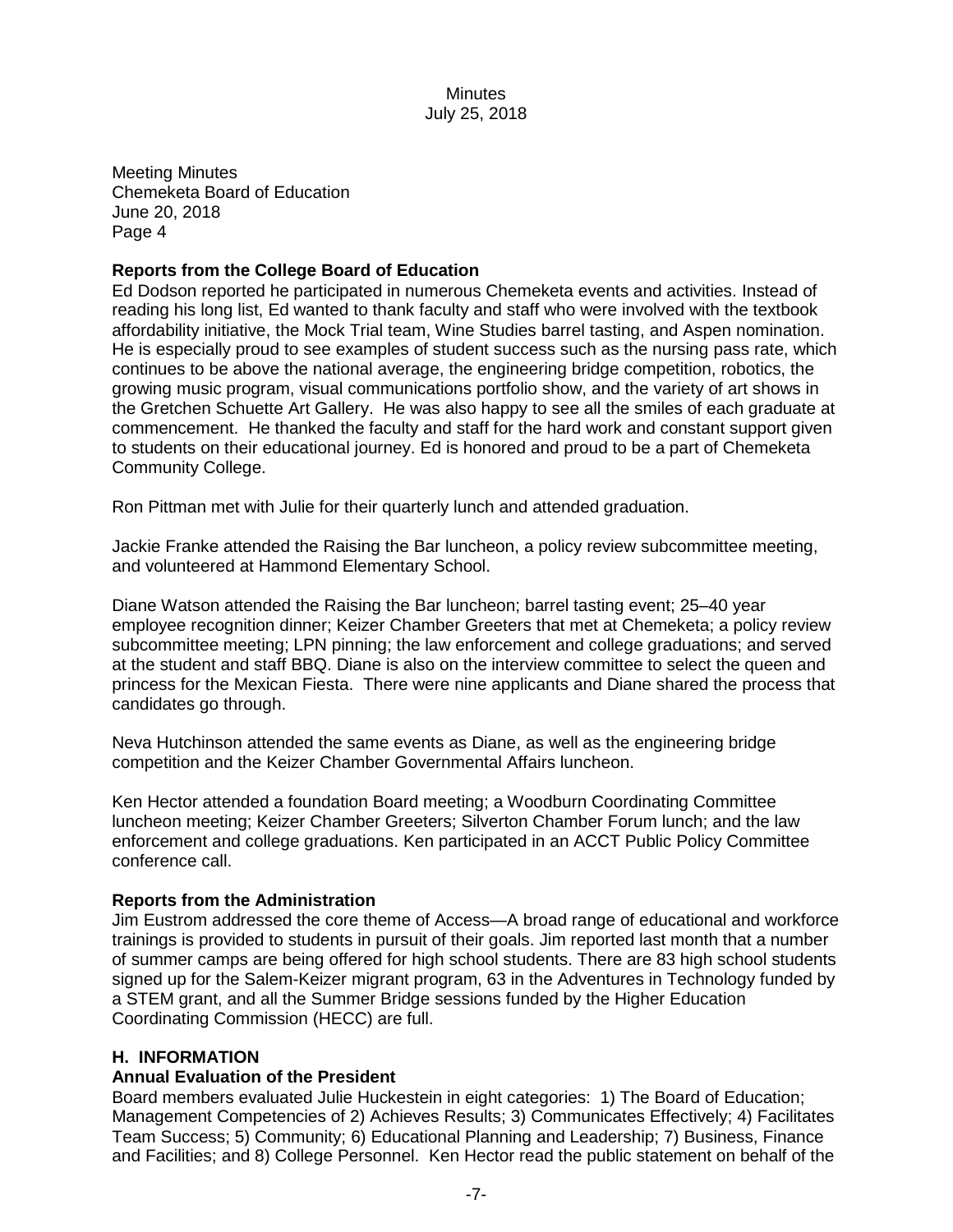Meeting Minutes Chemeketa Board of Education June 20, 2018 Page 5

board; a copy will be in the official board file. In summary, the board rated Julie's performance as exemplary in her third full year (four including interim) as president of Chemeketa Community College.

Julie thanked the board and everyone in the room, as well as all employees at the college. Julie said the evaluation reflects the work of all members of executive team, faculty and staff.

#### **College Policy #1740, Annual Campus Security Report—Clery Act**

Rebecca Hillyer reviewed the minor changes. The policy was reviewed by the President's Advisory Council, and it will be brought back in July for board action.

#### **Cybersecurity Associate of Applied Sciences Degree Option**

Jim Eustrom introduced R. Taylor, dean of Business and Technology, Early Childhood Education, and Visual Communications, Mandy Reininger, program chair of Computer Information Systems (CIS), and Don Kraus, CIS instructor. R. Taylor noted the U.S. and the nation are threatened by cyberattacks every day and has become a top priority. Based on the need in the labor market, extensive work by the CIS faculty in developing the program and getting the necessary training and certifications needed to offer the coursework, and a recommendation by the advisory committee and industry leaders, a new two-year Cybersecurity Associate of Science degree was proposed. The program closely follows the existing CIS associate degree program but allows students time to decide whether they want to specialize in cybersecurity and to meet the background check requirements.

Wages for graduates of the program are higher than average and the job market is strong and growing. The program transfers to the applied baccalaureate degree at Western Oregon. Approval of the degree would open the door for a possible transfer option to the Oregon Institute of Technology (OIT) and for Chemeketa to become an NSA Center of Academic Excellence in Cyber Defense. Institutions with this designation receive formal recognition from the U.S. government, as well as opportunities for publicity for their role in securing our nation's information systems. Board approval will be requested in July.

#### **I. STANDARD REPORTS**

#### **Personnel Report**

David Hallett said the report stands as written. David acknowledged Greg Harris, director of Public Relations, Marketing, and Student Recruitment, who will be leaving for a position at Portland Community College. Greg was thanked for his dedicated service at the college.

#### **Budget Status Report**

Miriam Scharer reported this is the last budget status report for this academic year until the final audit report is presented to the board in December. However, a preliminary year-end budget status report will be shared in September. Referring to the Statement of Resources and Expenditures report, the college anticipates that revenue from tuition and fees will be 5–6 percent less than budgeted. However, this will be offset by receiving more state funding and unanticipated revenue from timber tax. On the Budget Status report, the Part-time Faculty line item shows a deficit of \$65,116 due to encumbered spring term contracts and retroactive pay adjustments as a result of the faculty contract; however, the deficit will be covered by the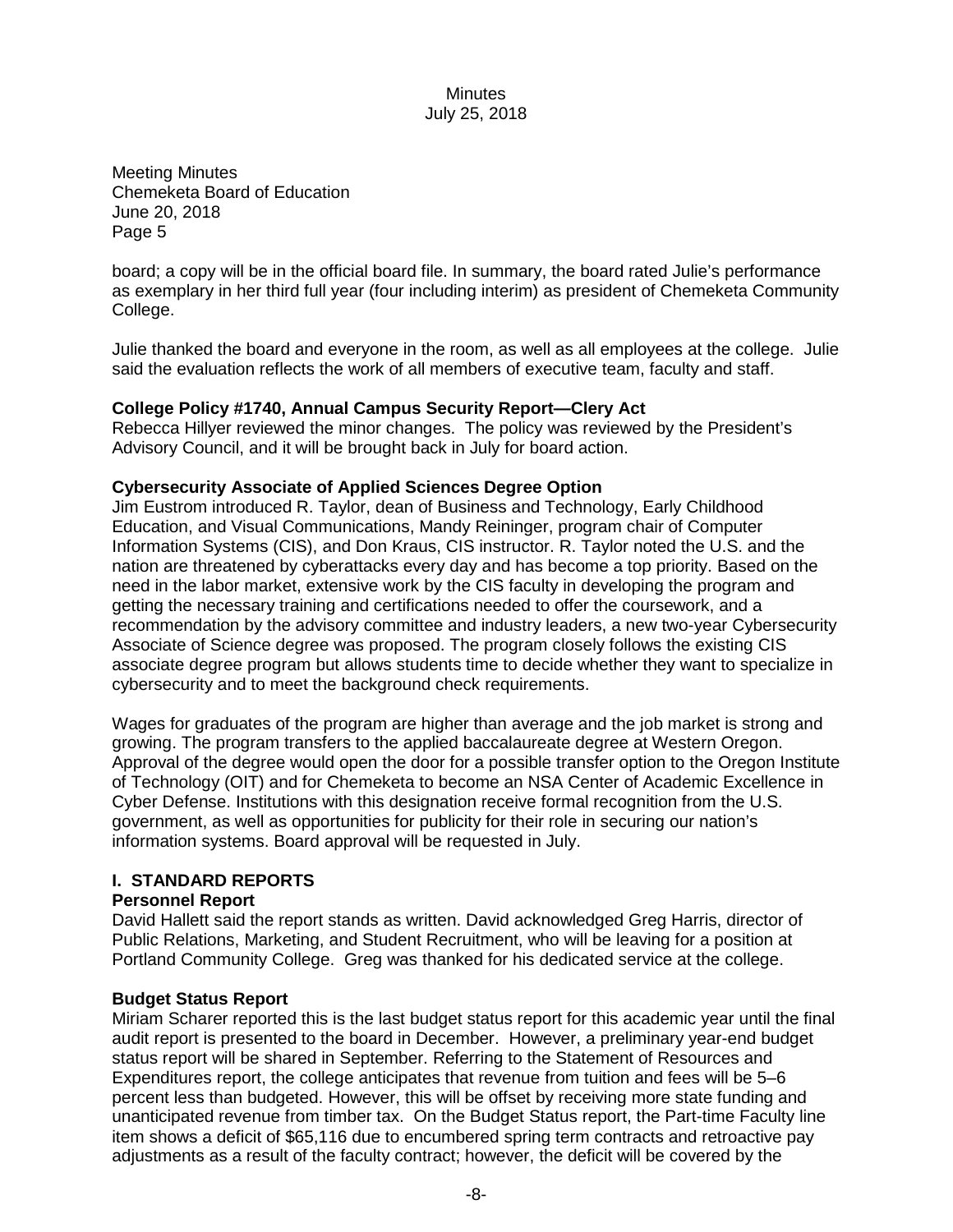Meeting Minutes Chemeketa Board of Education June 20, 2018 Page 6

balance of the Personnel category. There were no interest changes in the Status of Investments report.

Miriam noted there is no purchasing report; however, Rory Alvarez will be sharing an Invitation to Bid in the Capital Projects report. Lastly, Miriam drew attention to a contract award in the consent calendar. The college recommends Public Safety patrol services (unarmed) be awarded to Advanced Security, Incorporated, in Salem, for a period not to exceed five years for an estimated amount of \$260,000 contingent upon protests, if any.

#### **Capital Projects Report**

Rory Alvarez, director of Facilities and Operations said the report stands as written with one addition. Rory reported an Invitation to Bid will go out for HVAC upgrade at the Santiam Center; this project will be funded by lease revenue.

### **Chemeketa Cooperative Regional Library Service (CCRLS)**

John Goodyear, executive director for CCRLS, shared some additional updates to his written report. All the libraries are involved with starting a summer reading club, and CCRLS staff are working on developing cataloging procedures for a "library of things", which is a new concept of checking out objects such as ukuleles, popcorn poppers, games, toys, etc. John did a quick demonstration of a new mobile app, CCRLS Mobile. It provides access to the CCRLS catalog and services from a cell phone or tablet including items checked out, fines, e-books (will eventually be able to read e-books on the app), library information, store your barcode, as well as family member barcodes, instead of using library card(s) at check-out, and the ability to link accounts. The app is available for download on iTunes and Google Play.

John also noted that Katherine Schulte of Monmouth was recommended as the Polk County lay representative on the CCRLS Advisory Council. This is an action item on the board's consent calendar.

#### **Recognition Report**

Julie Huckestein acknowledged all the employees (100+) in the written report. Ron Pittman asked if board members could read some of the student essays from the Chemeketa Reads activity. Julie said as soon as permission is received from students, essays will be shared with the board.

### **J. SEPARATE ACTION**

#### **Approval of Presidential Contract**

Ken Hector referred to the copy of the draft of the President's Employment Contract for July 1, 2018–June 30, 2020, in the board folder.

Jackie Franke moved and Ron Pittman seconded a motion to approve the Presidential Contract as presented.

The motion CARRIED.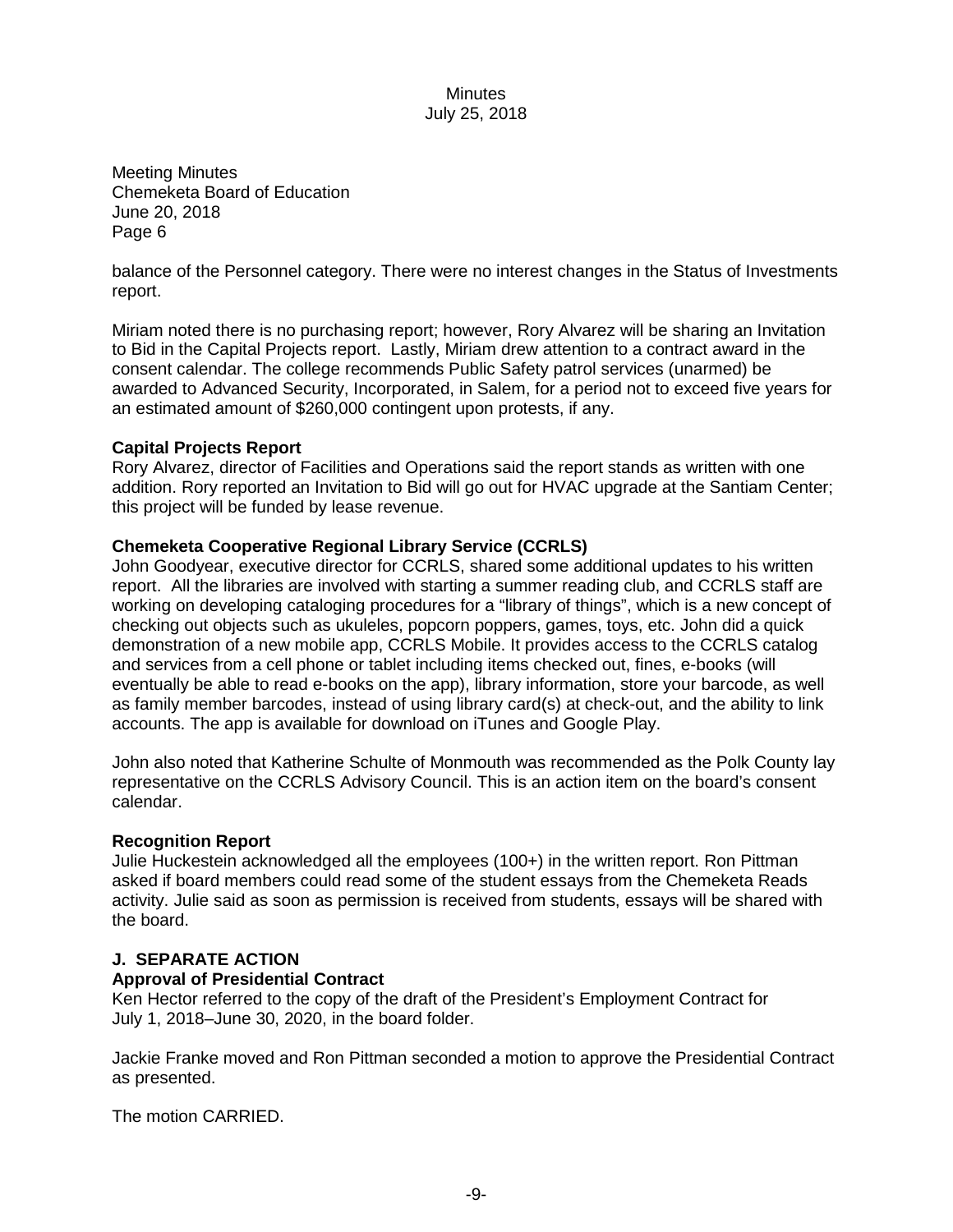Meeting Minutes Chemeketa Board of Education June 20, 2018 Page 7

Ken Hector shared that Julie declined to take the full amount that the board recommended, but instead chose a lesser amount in line with the increases of the other bargaining groups. This is a testament to Julie's commitment to the college.

### **Approval of Resolution No. 17-18-28, Adopting the Budget, Making Appropriations, and Levying Taxes**

Rich McDonald referred to the white handout in the board folder entitled Separate Action-2, page 35, Resolution No.17-18-28, Adopting the Budget, Making Appropriations, and Levying Taxes. Rich noted a couple changes in the general fund since April including salary schedule adjustments and moving \$500,000 in the Self-Support fund from Materials and Services to Capital for the new academic programs (Diesel Technology and Anesthesia Technology).

The total general fund budget for 2018–2019 did not change, it remains at \$84,840,000. In order to have spending authority for next year, this resolution needs approval from the board by June 30, 2018. Tax rates will be imposed at the rate of \$0.6259 per \$1,000 of assessed value for operations, \$0.0818 per \$1,000 of assessed value for the Regional Library, and the amount of \$10,130,000 for payment of bonded debt.

Diane Watson moved and Ron Pittman seconded a motion to read the resolution into the record.

The motion CARRIED. Ken Hector read the resolution (Paragraphs 1–3).

Ron Pittman moved and Jackie Franke seconded a motion to approve Resolution No. 17-18-28.

The motion CARRIED.

Rich McDonald drew attention to Action Item No. 6, Approval of Budget Transfer Requests, and Action Item No.7, Approval of Resolution No.17-18-27, Authorizing Interfund Borrowing, on the consent agenda and was available to answer questions. There were no questions.

#### **Approval of Classified and Exempt Salary Schedules for 2018–2019**

Miriam Scharer referred to the green sheet in the board folder. Miriam read the two paragraphs under the Classified subheading. In summary, the classified salary schedule reflects a 3.75 percent salary table adjustment and partial equalization between steps; step increments for Steps 1–9 were adjusted to 4.17 percent or maintained at the current percentage, whichever is greater; step increments between Steps 9 and 11 remain at 2 percent; the salary schedule is effective July 1, 2018; and eligible employees will receive step increases as agreed in the contract.

Miriam shared that during the negotiation process, administration brought two proposals—a 4 percent adjustment to all employees and the other was the one shared above, which had the most financial impact on the lower ranges of the salary schedule. The college administration negotiations team was pleased that the classified team chose that option and that the classified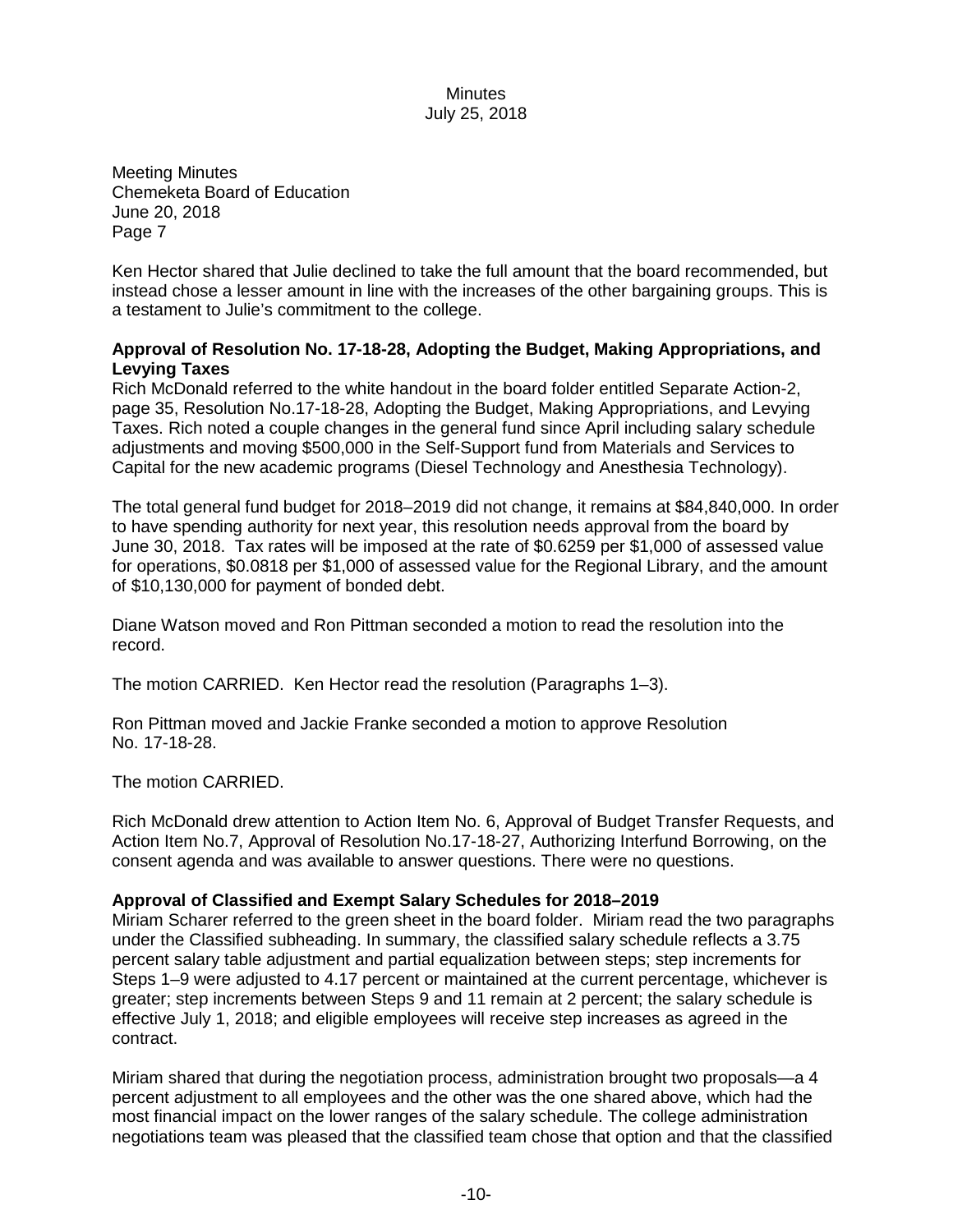Meeting Minutes Chemeketa Board of Education June 20, 2018 Page 8

association members voted overwhelming to ratify the change. Julie Huckestein also expressed her thanks and appreciation for the character of the classified team and how they look at their employees as a group.

For the exempt employees, the revised salary table reflects a 3.75 percent increase to Ranges B2–D5 to align with classified salary schedule; for Ranges E1, E2 and F1, a 2 percent increase is reflected in the salary schedule; the salary schedule is effective July 1, 2018; and eligible employees will receive step increases.

Board action is requested on the following:

- 1. Ratification of the changes to the Classified Employee Association Collective Bargaining Agreement, Article 24
- 2. Approval of the Classified Salary Schedule, effective July 1, 2018
- 3. Approval of the Exempt Salary Schedule, effective July 1, 2018

Neva Hutchinson moved and Jackie Franke seconded a motion to approve the three items described above.

The motion CARRIED.

# **Approval of Resolution No. 17-18-29, Sheila A. McCartney**

Neva Hutchinson read the retirement resolution for Sheila A. McCartney.

Ed Dodson moved and Neva Hutchinson seconded a motion to approve Retirement Resolution No. 17-18-29.

The motion CARRIED

# **J. ACTION**

Diane Watson moved and Ron Pittman seconded a motion to approve consent calendar items No. 1–9:

- 1. Approval of College Policies #1730, Grants—Special, State, and Federal Programs; #6610,College Bookstore; #7210,College-Support Organizations [17-18-160]
- 2. Approval of College Policies #4020, Academic Calendar; #4075,Credit Hour Policy; and #4090, Charter School Sponsorship Language (delete policy) [17-18-161]
- 3. Approval of the Suspension of Networking Technology Essentials Certificate of Completion [17-18-162]
- 4. Approval of Faculty; Hourly, Part-time/Temporary; Part-time (Adjunct) Faculty Bargaining; and Part-time (Adjunct) Non-Bargaining Non-Credit Faculty Salary Schedules for 2018–2019 [17-18-163]
- 5. Approval of Building Inspector Certificate [17-18-164]
- 6. Approval of Budget Transfer Requests [17-18-165]
- 7. Approval of Resolution No. 17-18-27 Authorizing Interfund Borrowing [17-18-166]
- 8. Approval of Lay Representative for the Chemeketa Cooperative Regional Library Services (CCRLS) Council [17-18-167]
- 9. Approval of Public Safety Patrol Services (Unarmed) Contract Award [17-18-168]